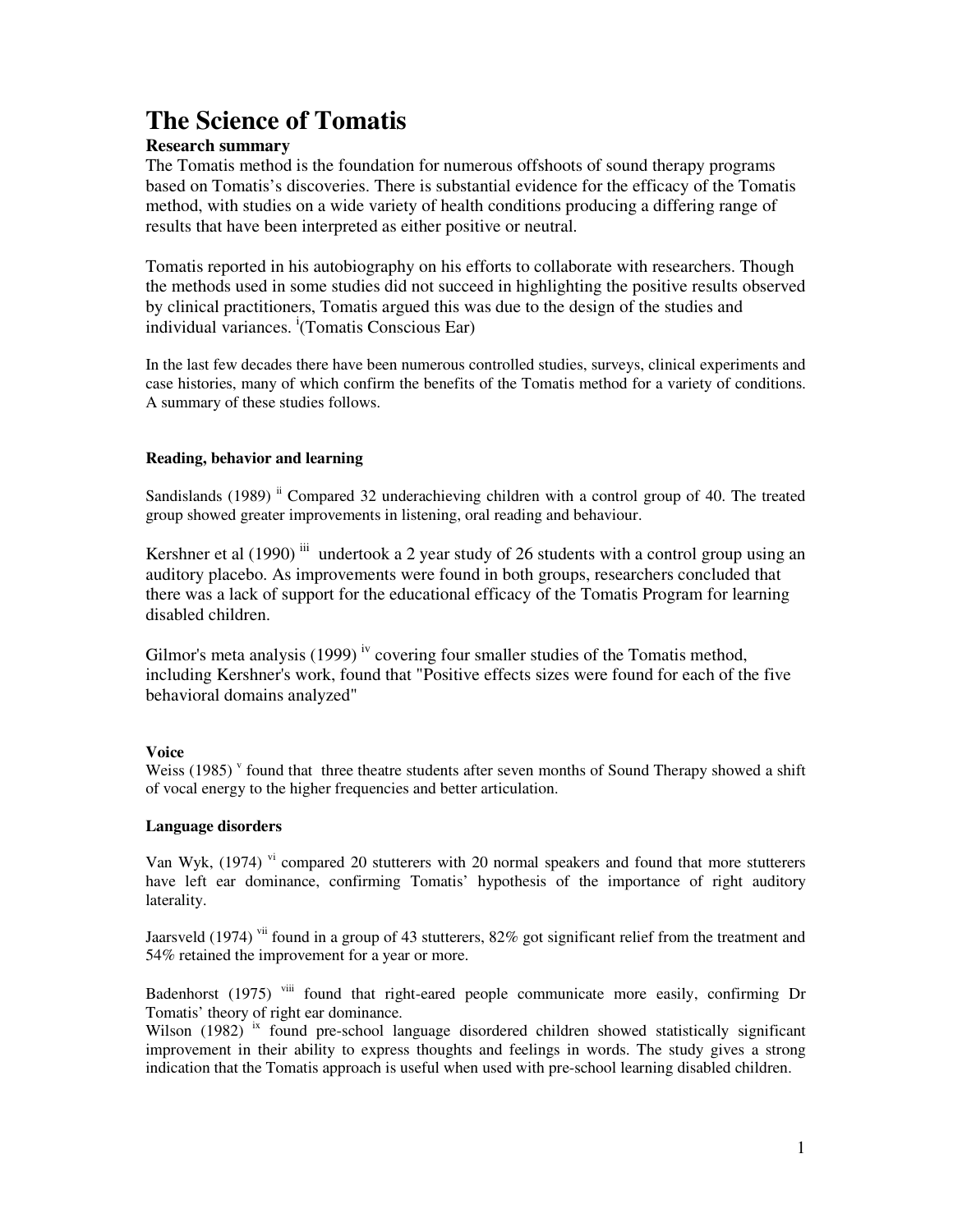Swain (2007)<sup>x</sup> studied the effects of the Tomatis Method on 41 subjects from age 4 to age 19 with auditory processing disorders. Standardized tests were used pre and post treatment. All subjects demonstrated statistically significant improvement with skills of immediate auditory memory, auditory sequencing, interpretation of directions, auditory discrimination and auditory cohesion. Researchers concluded that the Tomatis Method can be effective as an intervention strategy for auditory processing disorders. http://www.thelisteningcenter.net/research.php

## **Self Concept**

Gilmor  $(1982)$  <sup>xi</sup> Found improvement in children and adolescents' self concept, social and family relations and certain language and motor skills.

## **IQ**

Rourke and Russel (1982) <sup>xii</sup> compared experimental and control groups and found improvement in IQ of learning disabled children under Tomatis treatment.

#### **Dyslexia**

Roy and Roy (1980)<sup>xiii</sup> examined the effect of the Tomatis method on five dyslexic boys and showed improved cognitive control and audio-vocal control in four of the subjects.

### **Intellectual disability**

De Bruto  $(1983)$  xiv found a statistically significant increase in the mental age of profoundly disabled children after Tomatis treatment.

#### **Autism**

A study was undertaken by the University of California on autistic children using the Tomatis sound therapy, its findings were published in 2007.  $x<sup>v</sup>$  The method used was randomized, double-blind, placebo-controlled, crossover design. The study showed that there was improvement in the children, however it did not appear to be related to the treatment. The children that were given the placebo showed a higher percentage of improvement over those given the Tomatis treatment. The study concluded there was no improvement in language using the Tomatis Method.

### **Anxiety and depression**

Peche (1975)<sup>xvi</sup> studied a group of 10 students and found that Sound Therapy helps to alleviate anxiety and remove psychic blocks, indicating its benefits in conjunction with psychotherapy.

Botes  $(1979)$ <sup>xvii</sup> found improved relationships and self-concept in an in depth study of three clients with neurotic depression.

Du Plesis (1982) <sup>xviii</sup> in a long term study over 14 months with subjects carefully selected from a survey of 424 people, showed improved mental health and self actualization for both 10 anxious and 10 non anxious people as compared to a control group.

## **REFERENCES**

-

i Tomatis, A.A. The Conscious Ear. Station Hill Press. New York, 1991.